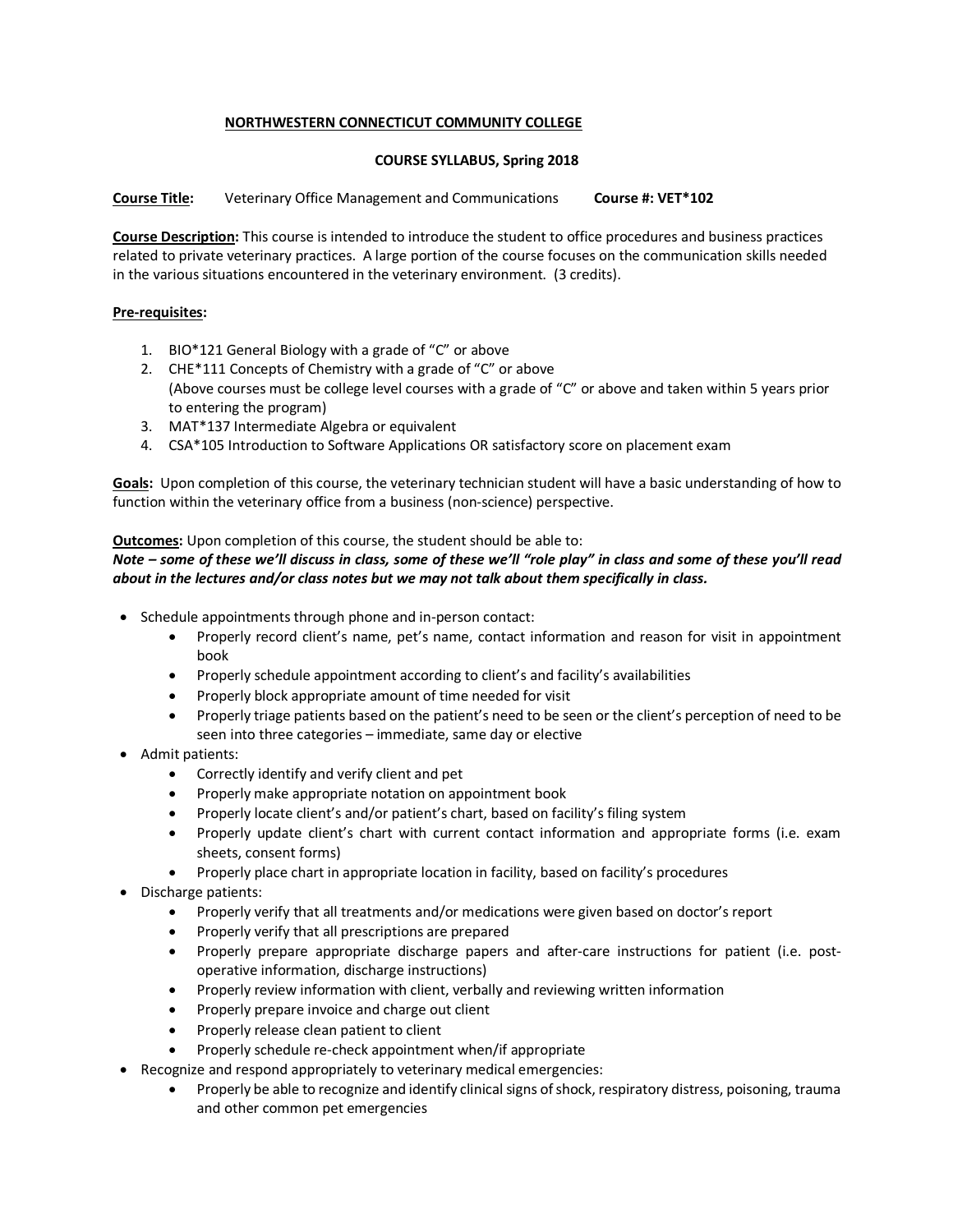- Properly ask client for client's name, pet's name and brief explanation of what happened
- Properly locate client's chart
- Properly place animal in treatment area, advising treatment staff and doctor of situation
- Properly prepare chart with appropriate exam forms as used by facility
- Properly gather patient history and details from client
- Properly prepare appropriate treatment authorization forms
- Create and maintain client and patient records:
	- Develop computer skills
	- Be able to utilize common veterinary management software programs
	- Be familiar with veterinary on-line services
- Prepare client and patient information sheets:
	- Properly obtain and verify client's name (first, last)
	- Properly obtain and verify client's address (physical and mailing)
	- Properly obtain and verify client's phone number
	- Properly obtain and verify client's alternative phone numbers (work, cell)
	- Properly obtain and verify pet's name and signalment
- Prepare patient exam sheets:
	- Properly record client's name
	- Properly record client's identification number
	- Properly record pet's name
	- Properly record pet's signalment
	- Properly record current date
	- Properly record reason for visit
	- Properly record physical exam findings
	- Properly record exam reports (i.e. treatment, prescriptions)
	- Properly record surgical reports
	- Properly record phone conversations
- Prepare certificates:
	- Properly record owner's name and address
	- Properly record hospital's name and address
	- Properly record pet's name
	- Properly record pet's signalment
	- Properly record date of vaccinations
	- Properly record type of vaccinations
	- Properly record expiration of certificate (when applicable)
	- Properly obtain doctor's signature
- Demonstrate understanding of regulations governing maintenance of controlled substances logbook:
	- Correctly name the organization that regulates controlled substances in the United States
	- Correctly describe how to properly store controlled substances in a veterinary practice
	- Correctly describe the proper use of a controlled substances log when filling prescriptions
	- Correctly describe the proper procedures to follow when disposing unused, but contaminated, controlled substances
	- Correctly describe the procedures used to transfer controlled substances between facilities
	- Correctly state how frequently controlled substances must be inventoried by Federal and State Law and describe the inventory procedure that must be performed
	- Correctly identify controlled substances and determine to which Schedule they belong based upon manufacturer's labeling
	- Correctly list five pharmaceutical products used in veterinary practice that are controlled substances
- Demonstrate compliance with all federal regulatory guidelines for drug purchase, storage, dispensing and inventory control: